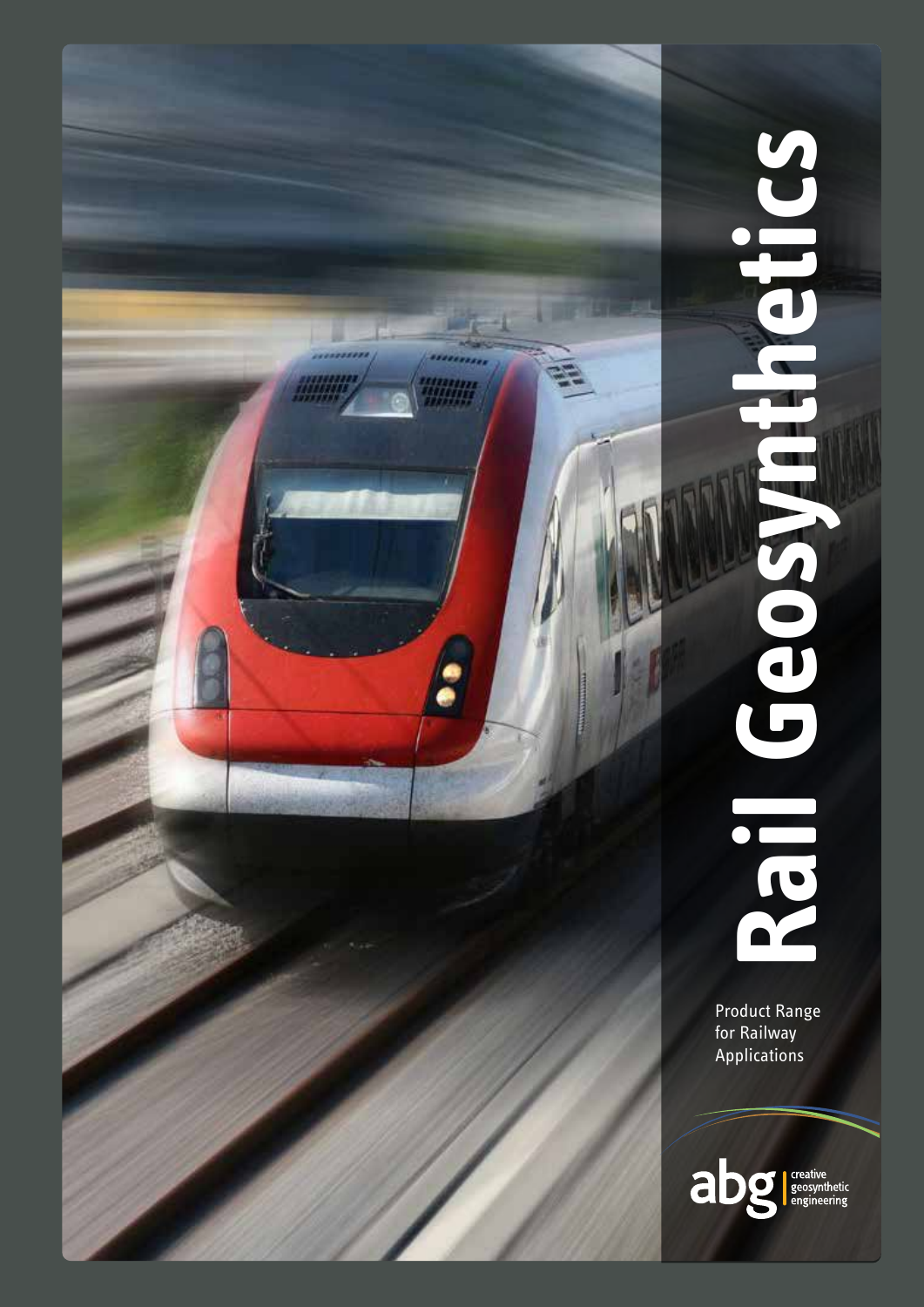# **About ABG**

### ABG are a market leader in the development, manufacture and technical support of high performance geosynthetics with applications across the whole spectrum of rail infrastructure.

ABG specialises in providing geosynthetic systems for a wide range of applications including:

- Drainage, reinforcement, separation and erosion control for railway applications.
- Surface and sub-surface water retention for sustainable drainage (SuDS).
- Green and blue roofs.
- Consolidation layers for embankment earthworks.
- Structural drainage systems.
- Soil retention and erosion control for slopes.
- Low cost retaining walls and reinforced earth structures.
- Tunnel drainage.

Compared with traditional methods of engineering, projects involving earthworks or drainage can be performed with reduced track possession time and environmental impact and at lower cost using sustainable geosynthetic solutions from ABG.

ABG was established in 1988, with its own manufacturing facility at Meltham, in the heart of the Yorkshire Pennines. Throughout this time, the company has developed a reputation for delivering innovation using













quality products, supported with outstanding customer service. This has resulted in steady and continuing growth.

The ability for rapid product development ensures that ABG supply the most innovative and cost effective solution to most engineering problems involving water or soil.

Where required, all products are CE marked, BIM level 2 and approved for use by leading UK and international authorities. Research and development are given high priority. Collaborative research is undertaken with leading British Universities and knowledge hubs to develop improved design methods.

Laboratory facilities are used to undertake regular quality control testing, product development and to provide clients with specific design values. ABG are members of the RAIL ALLIANCE and regularly organise CPD training events.

Technical support is provided for all of our products by our well trained and experienced staff, many of whom are Chartered Civil Engineers. This extends to design, design confirmation, feasibility study, cost advice and installation.

> ABG also provide a complete package solution from design to installation, through our Geogreen installation team, working in partnership with the design and construction team.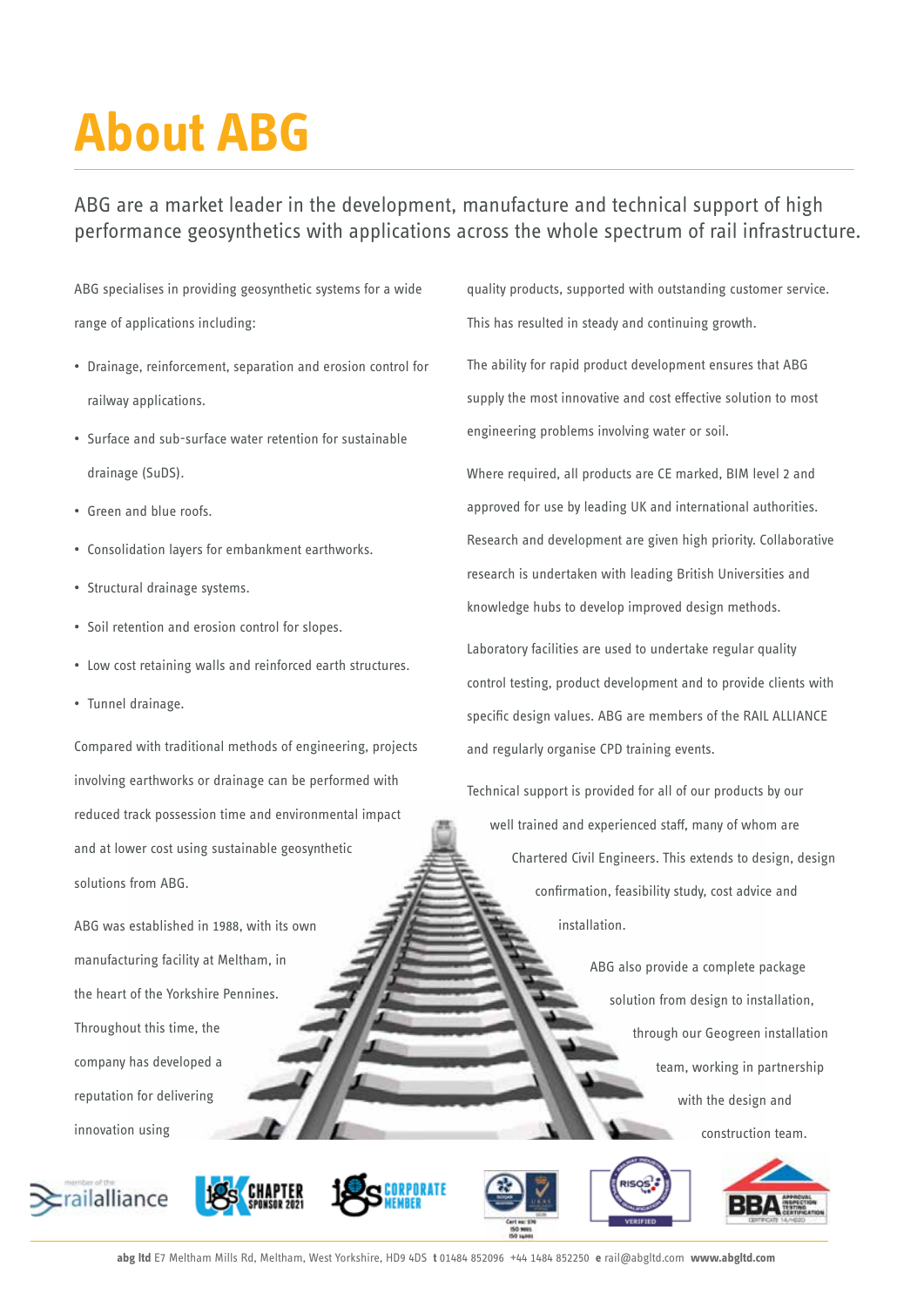Erosion Control

Railway Embankments Construction

Fill Drainage & Consolidation













Stabilisation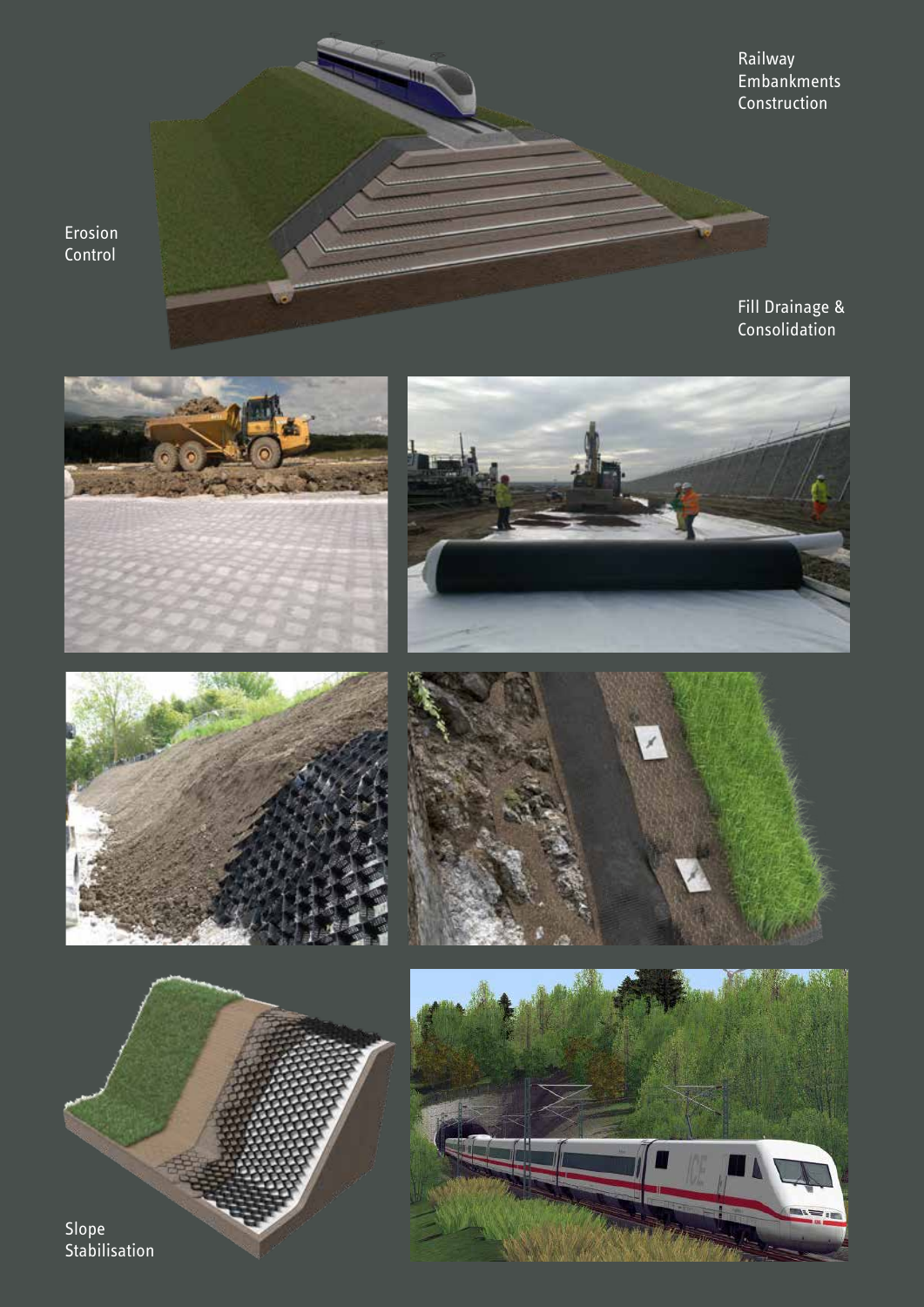### **Embankment drainage systems**



ABG manufacture Fildrain® 7DD and 7DHD geocomposite drainage layers as the most advanced system for relieving pore pressure in the construction of new embankments. This is a proven method of construction that has BBA approval for the starter layer and subsequent layers throughout the height of the embankment.

Full settlement of new embankments must be achieved before the ballast and track is laid. Embankment fill is placed at optimum moisture content for compaction. This invariably means that the compacted fill, as a result of pore pressure, is too wet to support long term loads without settlement. Relief of pore pressure and speeding consolidation is critical to the time management of the project.

Fildrain creates horizontal drainage layers at typically 1 metre vertical spacing for quick reduction of pore pressure. Compared to crushed stone, it is cost effective to install Fildrain at close spacing. Because Fildrain is just 7mm thick, it enables more low cost site suitable fill to be used in the embankment. Fildrain is also impermeable in the vertical plane which means that each layer of Fildrain protects the earthworks from the ingress of rainfall.

Projects have gained full consolidation in 25% of the time normally expected. Fildrain even enables the use of over wet material if required.

**Subbase stabilisation**

ABG manufacture a range of geocell systems suitable for sub-base and ballast stabilisation applications. These systems minimise the volume of stone required, which means that the project progresses more quickly and track possession times are reduced.

Abweb is a three dimensional cellular matrix that confines and strengthens crushed stone and reduces the required depth by up to 50%. Abweb can be used in the permanent way or as a standalone system for access roads or as the foundation layer for car parks. Abweb is ideal in combination with the ABG Sudspave porous pavers.

Abweb is suplied in zig-zag coils, which are expanded on site into 4m x 6m panels. Other bespoke dimensions can be manufactured.

Abweb TRP is a specific format used for the protection of tree roots.

# **Reinforcement & separation**



ABG hold extensive stock of woven and nonwoven geotextiles and bi-axial geogrids for stabilisation and reinforcement.

ABG provide a complementary design service with Professional Idemnity (PI) insurance for our whole range. A cutting service is also available.

Abtex NW non-woven geotextiles are ideal for drainage and filtration as well as separation.

Abtex woven geotextiles are optimised for strength in separation applications.

Abgrid is an extruded geogrid in 20kN/m and 30kN/m tensile strength.

Gridtex is a hybrid geosynthetic that is capable of fullfiling many of the functions of a geogrid at the same time as the separation function of a geotextile.

Trigrid® EX is an innovative high performance geogrid for reinforced earth applications. It has particularly good partial factors for creep and installation damage, making it an economic choice.





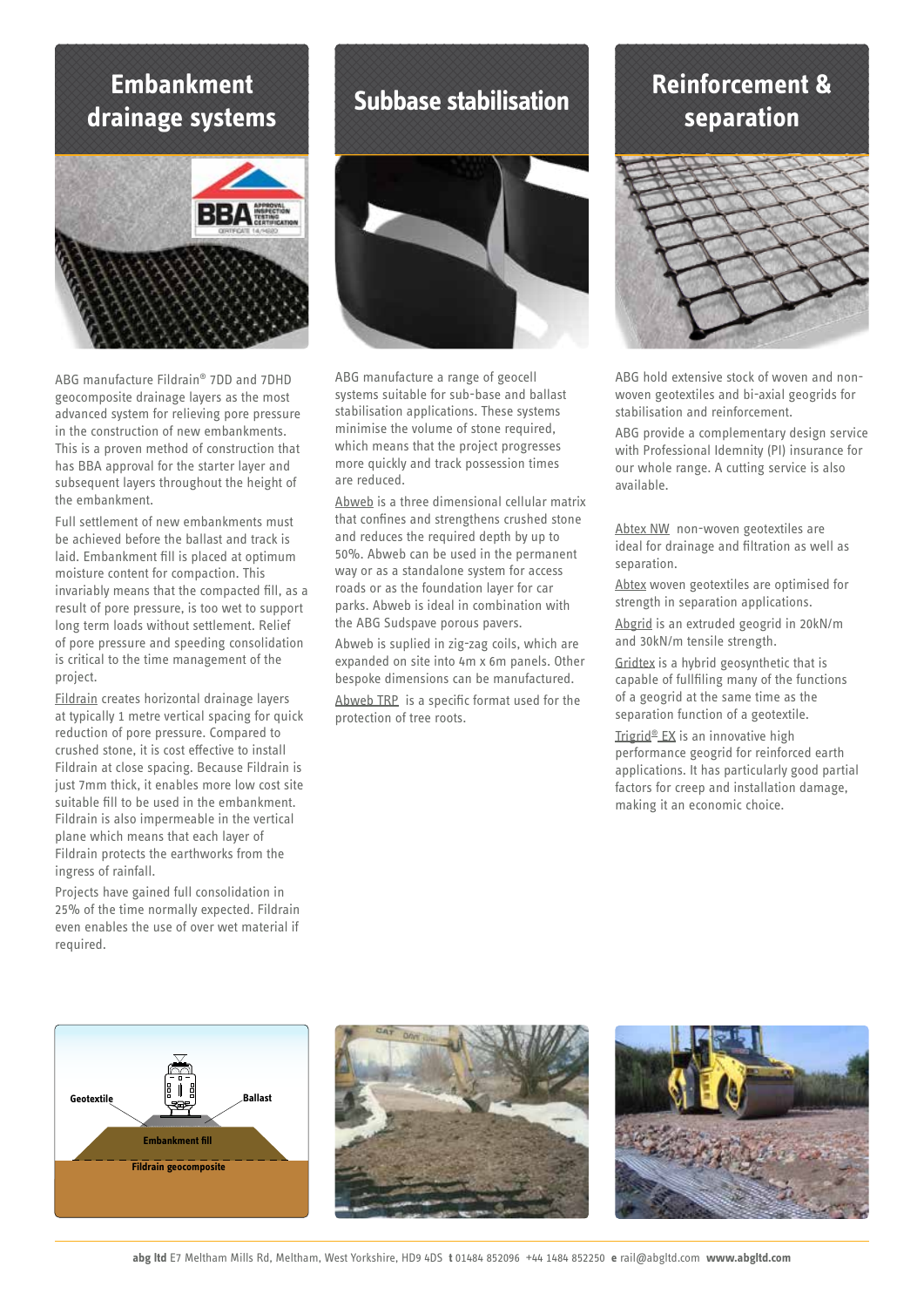### **Structural drainage systems**



ABG manufacture Deckdrain as a high performance drainage and protection layer for the relief of hydrostatic pressure from buried structures such as bridge abutments, retaining walls, culverts, basements and cut & cover tunnels etc.

Deckdrain is supplied in easy to handle rolls and can be laid onto vertical or horizontal surfaces to create a continuous layer that absorbs water from the adjacent ground before it has chance to damage the structure.

Deckdrain consits of a HDPE core bonded to a geotextile filter for long life performance over the whole life time of the structure. Using Deckdrain reduces the amount of excavation on site and enables excavated material to be re-used as backfill.

### **Benefits:**

- Cost & time saving
- BBA approved
- 25 years of UK use
- Drainage & protection
- Rolls 1.1 x 50m or 2.2 x 25m
- 250 to 1,000kPa for long-term performance
- Vertical flow range 0.60 to 10 l/m/s





ABG manufacture Cavidrain as an internal drainage layer to collect water that infiltrates through the tunnel and station box walls and inverts.

Cavidrain is supplied in light-weight rolls or sheets that are easy to install on uneven or curved surfaces. The cuspated core is flexible and creates multiple flow channels that are highly resistant to blockage by precipitation of calcium or iron oxides.

Cavidrain Protector is a HDPE drainage layer that is installed onto tunnel walls before the waterproof liner.

Cavidrain Liner is a LLDPE waterproof drainage layer all in one that has excellent adhesion for sprayed concrete linings.

Cavidrain Invert is a large format HDPE drainage layer for tunnel and station box inverts used in new build or refurbishments. A 60mm Cavidrain Invert typically replaces 500mm of drainage stone. That can be a great benefit for electrification projects through existing tunnels.

### **Benefits:**

- Can be used as retrofit or newbuild
- Multiple flow channels give high FoS
- Flexible and quick to install
- Used Worldwide since 2000
- Test conducted to fire standard B2
- Vertical flow range 1 to 2 l/m/s
- Horizontal flow range 1 to 16 l/m/s

# **Vegetated retaining wall system**



ABG manufacture Webwall® as a quick to install vegetated retaining wall for retained heights from 0.5m to 25m. Webwall® uses site won fill and therefore is quicker and more cost effective than gabions, sheet piles, crib walls, precast or cast in-situ concrete.

Webwall® utilises geocellular technology to produce panels that are supplied flat for ease of handling and then expanded on site to create almost vertical vegetated walls. The front of each panel is typically green in colour, but any colour is possible.

ABG provide a design, supply and install service for Webwall® via Geogreen as either a simple gravity structure or as the facing to reinforced earth.

### **Benefits:**

- Cost and time saving
- Vegetated face
- Re-use of site fill
- Retained heights from 0.5m to 25m
- Face angle up to 70°





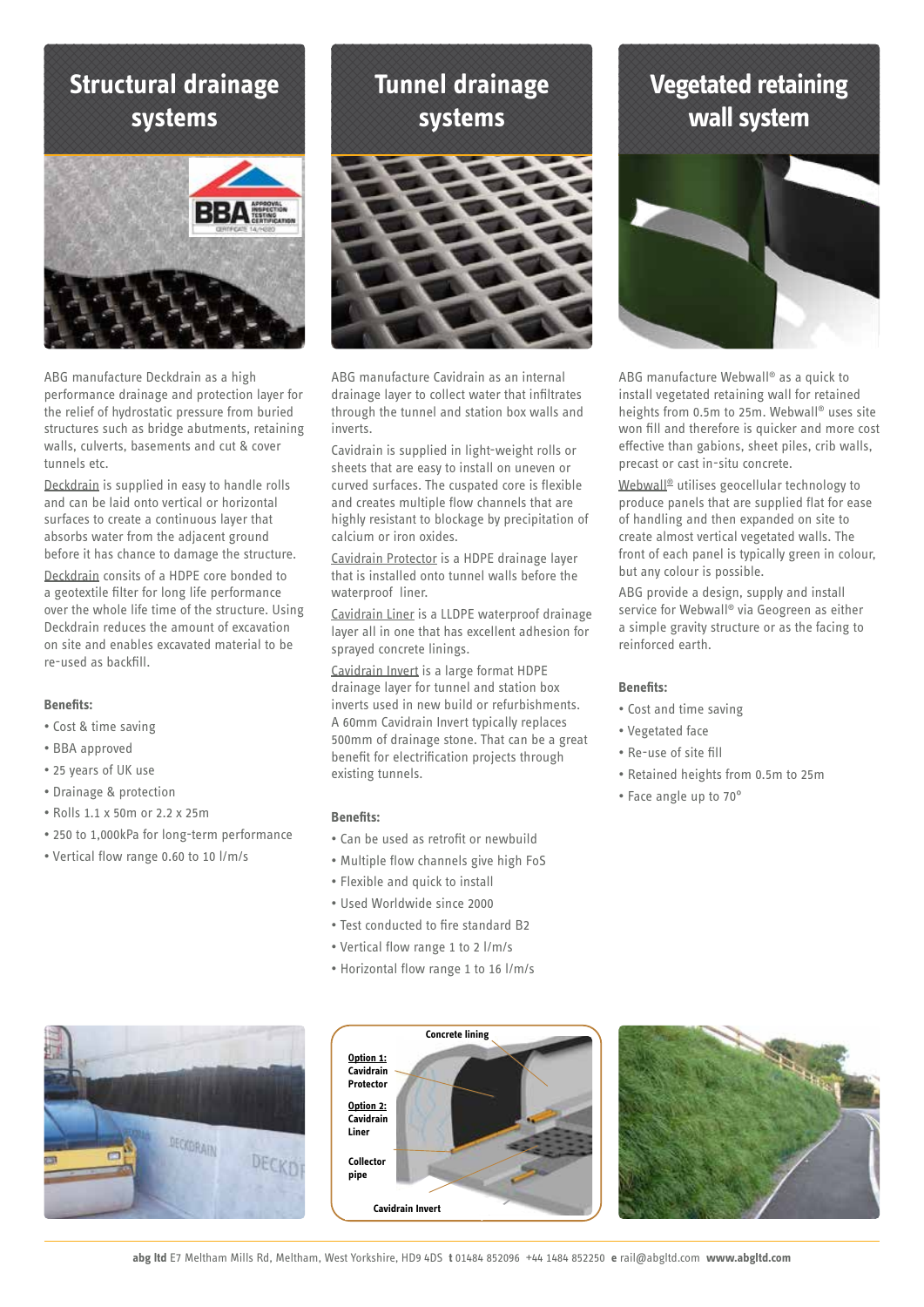### **Erosion control systems**



ABG offer a comprehensive range of environmentally friendly erosion control materials including biodegradable or nonbiodegradable, seeded and unseeded. They are designed to provide surface protection and enhance the structural stability of soil slopes in railway applications.

Erosamat® Type 1 & 1A are low cost biodegradable erosion control mats made from woven jute. They are used as a rainfall erosion control material for surfaces that will readily support plant growth.

Erosamat® Type 2 is a heavy duty long life coir biodegradable erosion mat. It is designed to prevent soil erosion and help establish new vegetation on areas of loose soil and in situations of high run-off and medium water velocity.

Erosamat<sup>®</sup> Type 3 is a closely packed matrix of polypropylene fibres thermally bonded together to create a tough and flexible, long lasting erosion control mat. It is suitable for all situations where a non-biodegradable erosion control mat is required. As a system it provides the structure that allows the root reinforcement necessary for natural vegetation to resist the extreme effects of wind, rain and high water velocity.

### **Erosamesh system**



Erosamesh is a three dimensional, permanent erosion control system specifically designed to provide surface reinforcement, stop erosion and promote vegetation growth on steep slopes and in areas where high flow velocities occur or rock face protection is required.

Managing erosion on railway embankments and rock face protection is essential when the consequences of failure impact on the safe operation of infrastructure.

Installing an effective erosion control system provides immediate protection to the rock face and underlying soils whilst allowing longterm protection through healthy vegetation development.

The Erosamesh system from ABG combines the proven erosion protection performance of Erosamat Type 3 with the durability of a woven hexagonal steel mesh. Wire mesh has a proven track record in slope stabilisation applications where it is used to prevent rock sliding and progressive stalling.

It is suitable for steep slope erosion control and surface reinforcement for soil nailed slopes in rail sector applications. The Erosamesh system provides immediate protection against erosion occurring in high risk applications. It spreads loads between soil nail heads and stabilises the slope surface.

## **Geocellular erosion control systems**



ABG manufacture Erosaweb as a three dimensional geocell system developed for top soil/stone retention on steep railway embankment slopes. Once installed it forms a blanket of shallow pockets across the slope face into which fill is placed. Once filled, it protects the slope and fill from erosion forces whilst allowing vegetation to establish for long-term protection.

Erosaweb comprises interconnecting polymer strips that form a honeycomb of pockets which confines and strengthens the infill material. The polymer strips grip the infill material and provide a tensile force, effectively increasing the cohesion of the infill material. The strips are manufactured from strong HDPE polymer, designed to offer long term protection through extended life.

The strips are securely bonded at the joints with a strength at least equal to the strip material. The strips are perforated to allow water within the fill to move freely down the slope. The Erosaweb is supplied in zig-zag coils and then expanded to form the full panel size on site.

For revetments, the Erosaweb is filled with crushed stone or alternatively, low slump concrete is poured into the Erosaweb.

Each Erosaweb panel covers an area of 4m x 6m when expanded.

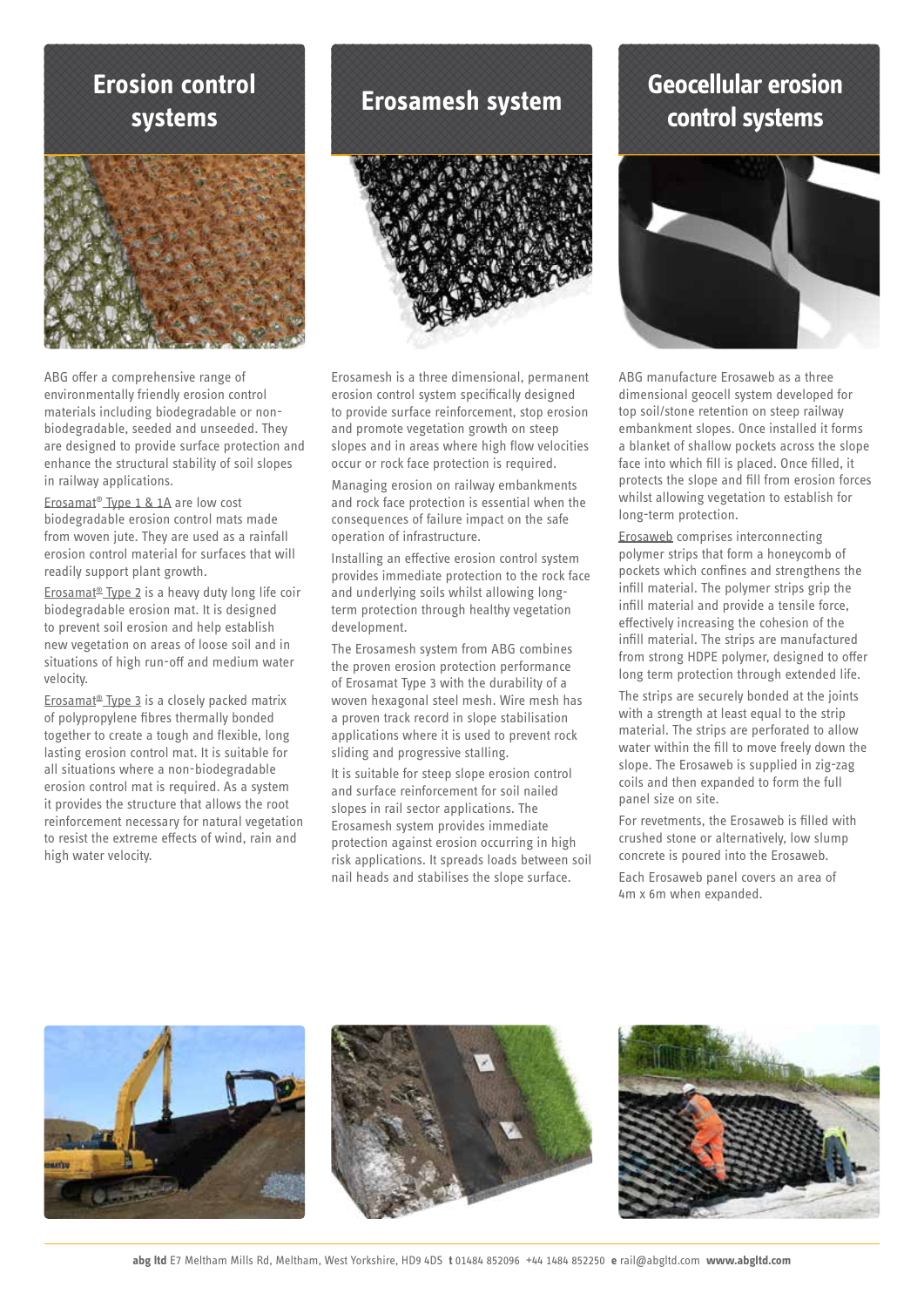### **Ground drainage systems**



ABG manufacture Fildrain as a cost effective alternative to traditional crushed stone filter drains. Fildrain has many applications in railway cuttings, cess drainage, landscape, goods yards and car parks.

Fildrain is BBA approved and consists of a high strength cuspated HDPE core wrapped and bonded to a long life geotextile filter. Simply installed in a narrow trench with the excavated soil replaced as the backfill and then topped with a thin layer of crushed stone. Fildrain has a high flow capacity and is supplied in a range of heights to suit each application. It is easily connected into an existing drainage system.

Fildrain Type 10 is a horizontal drainage layer specially for slab track applications to relieve pore pressure under the slab. Fildrain has an upper impermeable surface that keys into the wet concrete and a high friction lower surface to resist the design shear forces.

# **Porous paving SuDS systems**



For station car parks and loading areas, it is more effective to deal with rainfall through a porous paved area than to use pipes or channels. Climate change and Government regulations lead to source-control as part of a Sustainable Drainage System (SuDS) design. ABG provide the attenuation calculations for each of their plastic porous paving systems.

Truckcell® is a heavy-duty porous paving system designed for intensive usage and high load traffic applications. The cells can be filled with topsoil and seed or with gravel to provide a robust structural surface capable of carrying HGV traffic and fork lift trucks.

Sudspave<sup>®</sup> 40 is a porous paving system for cars. The cells can be filled with topsoil and seed or with gravel.

AdvancedTurfSystem (ATS) is a high performance grass root zone reinforcing system that allows the formation of natural grass surfaces with the strength and durability to carry vehicles.

# **Green & blue roof SuDS systems**



Green roofs are not just for aesthetics and bio-diversity, they can also be designed as a functional and cost-effective Sustainable Drainage System (SuDS). A modern extensive green roof is lightweight and can be installed on metal deck, as well as concrete roof slabs. A green roof can gain up to 7 BREEAM points and significantly reduce energy demand. ABG manufacture Roofdrain as an attenuation and drainage layer to retain moisture in shallow (100mm) depths of growing media. ABG also supplies growing media and the sedum and wildflower mats. The Blue Roof is a new innovation that enables a large volume of water to be attenuated on the roof which is then released slowly over a set period of hours. A Blue Roof is often more cost-effective than the installation of a SuDS tank in the ground.

ABG provide a design, supply and install service for Green and Blue Roofs via Geogreen.